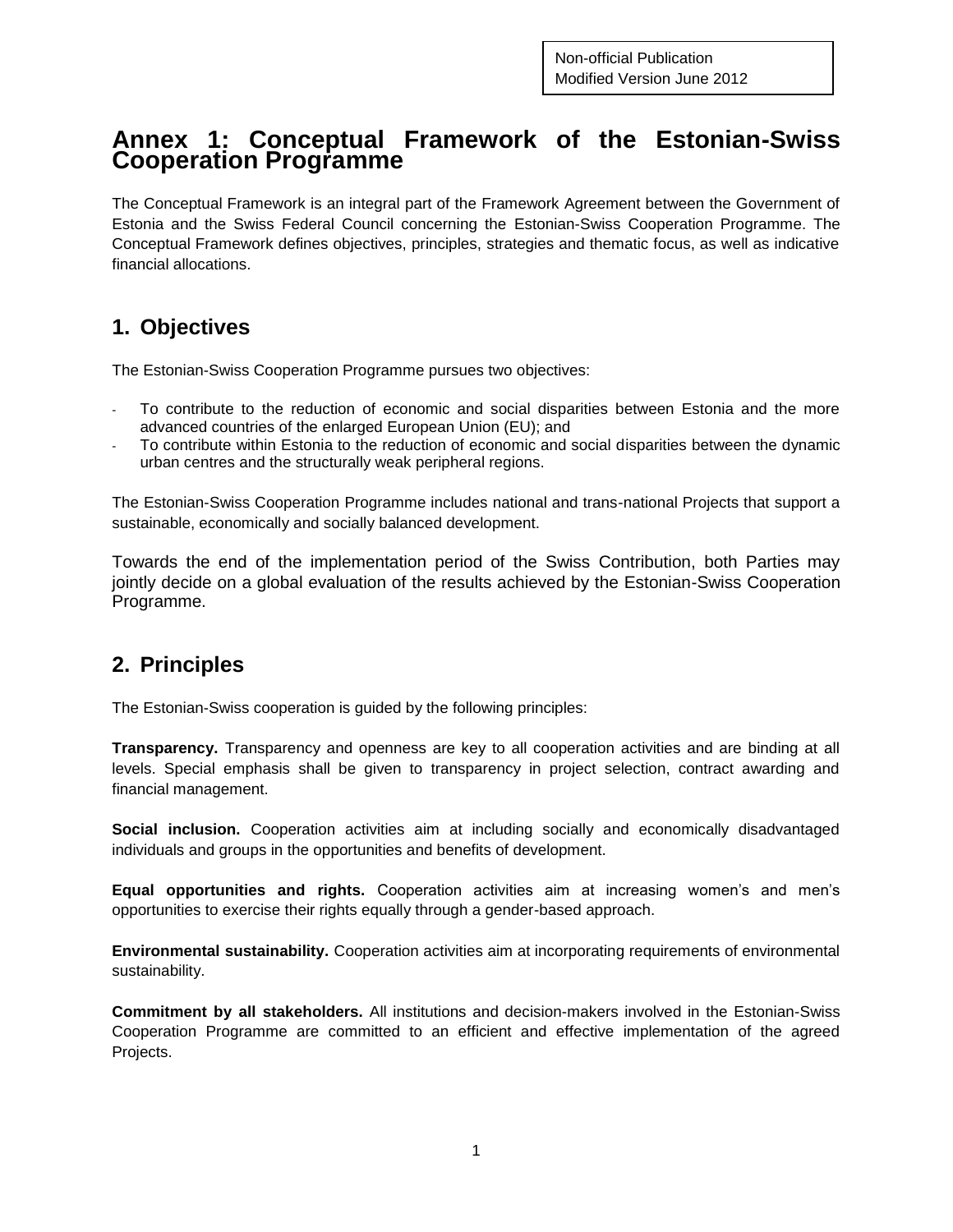**Subsidiarity and decentralisation.** Cooperation activities aim at including considerations of subsidiarity and decentralisation primarily in Projects at the municipal and regional levels.

### **3. Strategies**

### **3.1 Main Strategic Considerations**

The Estonian-Swiss Cooperation Programme is part of a comprehensive national development planning that includes the structural and cohesion programmes of the EU as well as the programmes of the EEA and the Norwegian Financial Mechanisms. The Swiss Contribution shall be complementary to these programmes and mainly focus on Projects that are not or only partially covered by other financial sources.

Main strategic considerations include:

**a. Focusing.** The Memorandum of Understanding between the Swiss Federal Council and the Council of the European Union defines four funding guidelines for the Contribution:

- Security, stability and support for reforms;
- Environment and infrastructure;
- Promotion of the private sector; and
- Human and social development.

These funding guidelines and the related focus areas provide a broad base for cooperation. Efficiency and effectiveness considerations as well as concern for the optimal allocation and use of available resources are important. Duplication of funding from other resources shall be avoided. Therefore, the Estonian-Swiss Cooperation Programme shall have a clear strategic focus, guided by the following considerations:

- Concentration on a maximum of six focus areas in which a high percentage of the Contribution shall be spent (thematic concentration). The selection of the focus areas will be need-based while taking into account other budgetary funding opportunities in Estonia, and may take specific Swiss know-how into account.
- Concentration on a relatively small number of Projects.

**b. Programme approach.** A programme consists of component projects linked by a common theme or shared objectives. In general a programme approach shall be applied in all focus areas which display several of the following characteristics: large financial Commitments; linking of different levels (national, regional, local); variety of actors; contribution to policy development; significant contributions to capacity building; and application of a common set of rules and procedures. A programme approach implies a delegated authority for decision-making on individual projects. A programme approach includes: an initial assessment of the focus area; the definition of objectives, guidelines and budgets; a programme implementation plan; and a sector monitoring and evaluation concept. To assure efficiency and effectiveness, the contribution to a specific programme shall represent a minimum amount of CHF 2 million.

**c. Individual project approach.** An individual project approach shall be applied in a focus area in which stand-alone projects shall be implemented. To assure efficiency and effectiveness, the contribution for each project under the individual project approach shall represent in general a minimum amount of CHF 1 million. Higher minimal financial volumes may be agreed upon (see Chapter 4 of this Annex). Block Grant financing may provide a means to accommodate smaller projects (see Annex 3).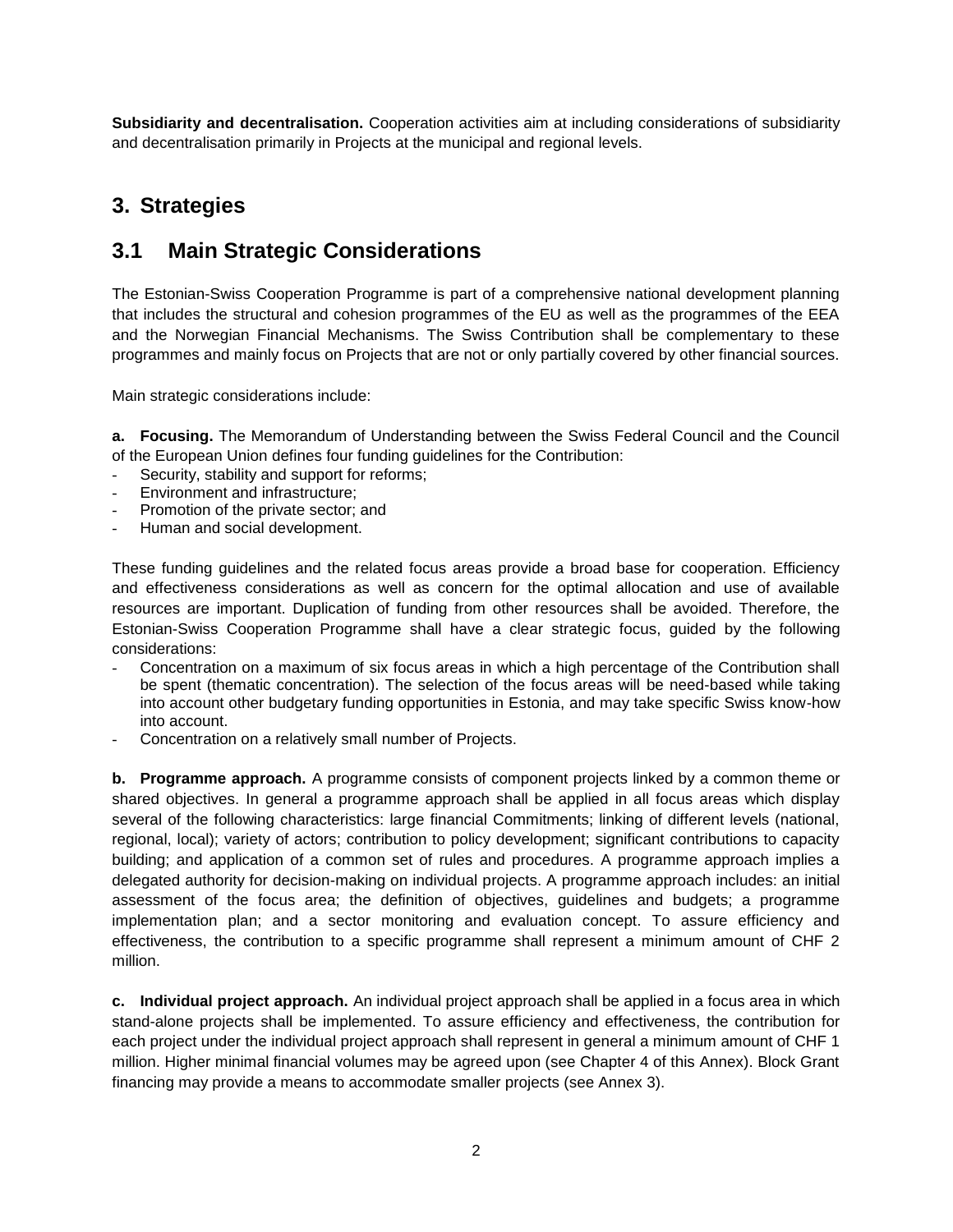**d. Trans-national Projects.** The Contribution may be used to finance trans-national Projects. Transnational Projects are Projects which are implemented in more than one country. These Projects have to be in conformity with the overall goals of the Swiss Contribution to the enlarged EU, namely with the goal of the reduction of economic and social disparities within the enlarged EU.

**e. Partners and beneficiaries.** The Estonian-Swiss Cooperation Programme shall include partners and beneficiaries from the public and private sectors, non-governmental organisations and other civil society organisations.

**f. Partnerships.** Partnerships between Swiss and Estonian partners are an enriching element of the Estonian-Swiss Cooperation Programme. Cooperation and partnerships are strongly encouraged, especially in focus areas in which Switzerland may contribute particular experience, know-how and technologies.

**g. Flexibility.** In order to increase flexibility of implementation and the possibility to react to arising opportunities, initially about 10% of the Contribution shall not be allocated to chosen focus areas and special items. After two years of the beginning of the Estonian-Swiss Cooperation Programme, a review shall be undertaken in cooperation between the Parties to assess the implementation of Programme, redirect the initial financial allocations if required and determine the priorities for the not yet allocated part of the Contribution.

**h. Visibility.** Visibility of the Estonian-Swiss Cooperation Programme for Estonian and Swiss citizens is an important aspect that may be taken into account when selecting and implementing Projects. Both Parties undertake to inform proactively on their cooperation.

#### **3.2 Implementation Strategies**

**a. Identifying Projects.** Project identification significantly impacts the quality of the Estonian-Swiss Cooperation Programme. Estonia is responsible for the identification of Projects to be financed by the Contribution. Switzerland can offer Estonia Project proposals.

**b. Setting Project selection criteria.** Project selection shall be based on a clear set of criteria. General Project selection criteria shall include:

- Responsiveness to the objectives of the Estonian-Swiss Cooperation Programme;
- Adherence to the principles of the Estonian-Swiss Cooperation Programme described in Chapter 2 of this Annex;
- Responsiveness to the strategic considerations outlined in Chapter 3.1 of this Annex;
- Anchoring in the national development planning and, if possible, the National Strategic Reference Framework;
- Innovation and/or the potential to offer new solutions that can be applied subsequently on a larger scale (pilot Projects);
- Capacity of the Executing Agency;
- Leverage potential (mobilisation of additional resources);
- Feasibility in the given time-span; and
- Sustainability of results.

Specific selection criteria for each focus area may be formulated prior to starting the implementation of the Estonian-Swiss Cooperation Programme.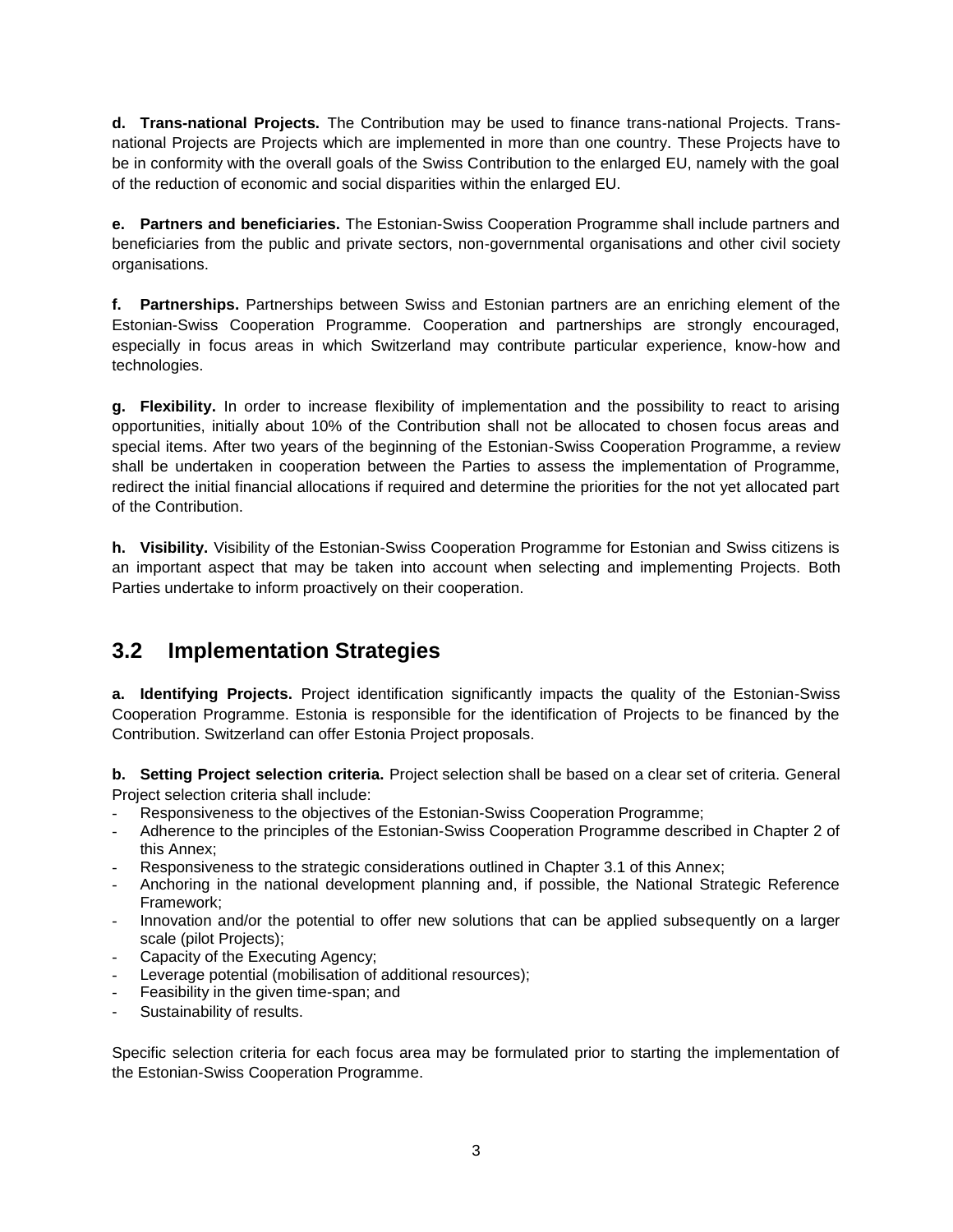**c. Supporting Project planning.** Project preparation and detailed Project planning are of paramount importance for efficiency and effectiveness in Project implementation. Preparation support may be requested by Estonia or recommended by Switzerland and shall be financed through the Project Preparation Facility (see Annex 3). Should there be insufficient funds available in the Project Preparation Facility to prepare a specific Project, Estonia may request to transfer the required funds from the respective Focus area or from the not yet allocated part of the Contribution to the Project Preparation Facility.

**d. Enhancing implementation capacities.** Successful Project implementation depends on the capacities of the implementing and monitoring organisations. If need be, capacity enhancement may be requested by Estonia or recommended by Switzerland and may be financed by the Contribution as an integral part of Project financing.

# **4. Thematic Focus and Indicative Financial Allocations**

The following thematic focus and indicative financial allocations shall apply to the Estonian-Swiss Cooperation Programme:

|    | 1. Security, Stability and Support for Reforms |                                                                                                                                                                                |                                       |  |
|----|------------------------------------------------|--------------------------------------------------------------------------------------------------------------------------------------------------------------------------------|---------------------------------------|--|
| N° | <b>Focus areas</b>                             | Approach, objectives and eligible projects                                                                                                                                     | Indicative<br>financial<br>allocation |  |
| 1  | <b>Measures for</b><br>securing<br>borders     | Individual project or programme approach<br>with the following objectives:<br>Objective 1                                                                                      |                                       |  |
|    | and<br><b>Modernisation</b>                    | To enhance the capacity in various areas of<br>forensic science and pretrial procedures and of<br>border control to prevent crimes.                                            |                                       |  |
|    | of judiciary                                   | Types of eligible projects:                                                                                                                                                    |                                       |  |
|    |                                                | Equipment to facilitate the performance of<br>organisations<br>involved<br>government<br>in.<br>securing<br>the<br>Schengen border<br>and<br>in.<br>modernising the judiciary. | <b>CHF</b><br>5 551 626               |  |
|    |                                                | Networking<br>$\overline{\phantom{0}}$                                                                                                                                         |                                       |  |
|    |                                                | Cooperation symposium for judges                                                                                                                                               |                                       |  |
|    |                                                | Implementation of a licence plate recognition<br>system                                                                                                                        |                                       |  |
|    |                                                | <b>Objective 2</b>                                                                                                                                                             |                                       |  |
|    |                                                | To enhance the capacity in various areas of trial                                                                                                                              |                                       |  |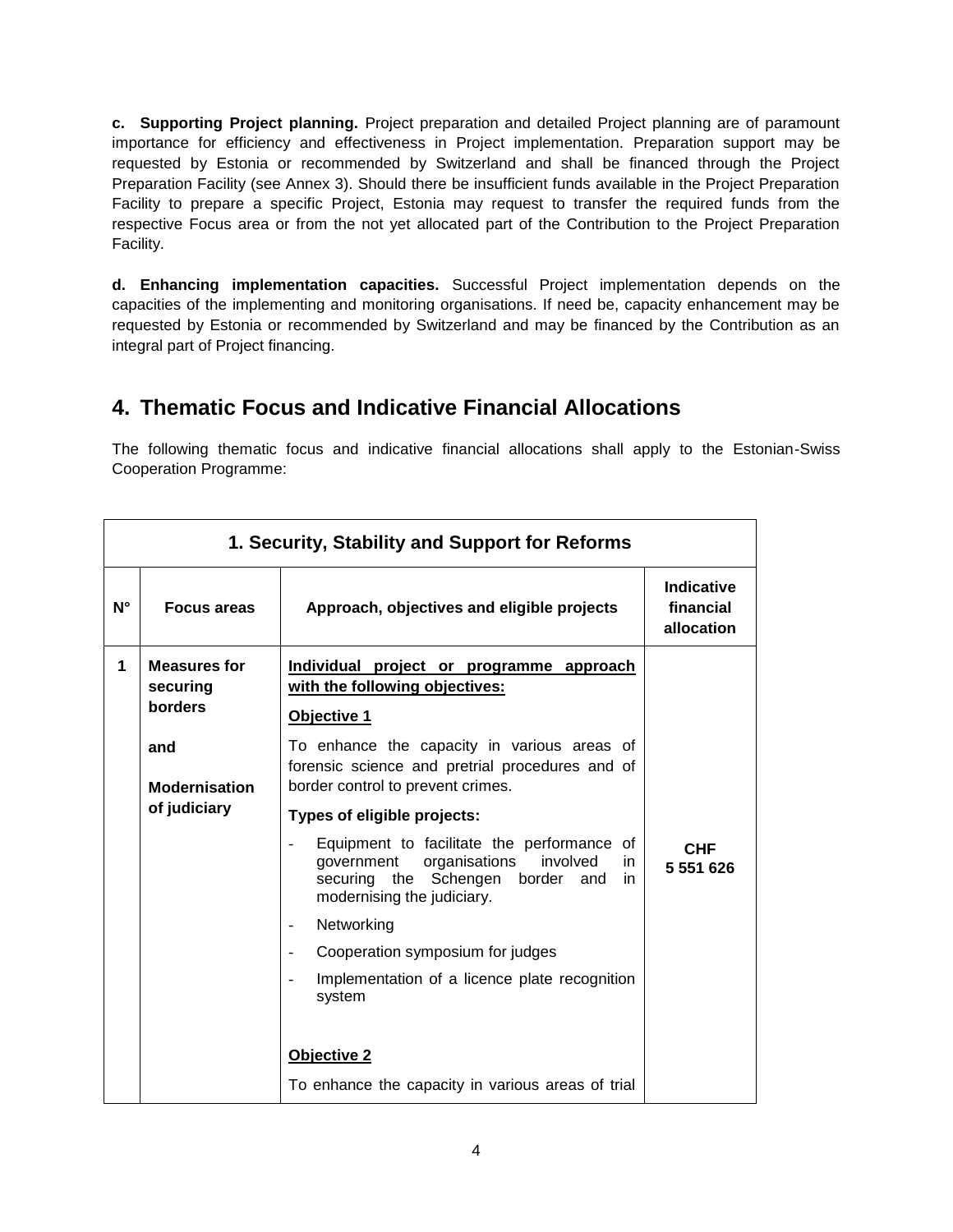|              |                                                   | procedures and of the penal system.                                                                                                                                                                                                                                                     |                  |
|--------------|---------------------------------------------------|-----------------------------------------------------------------------------------------------------------------------------------------------------------------------------------------------------------------------------------------------------------------------------------------|------------------|
|              |                                                   | Types of eligible projects:                                                                                                                                                                                                                                                             |                  |
|              |                                                   | Improvement of court hearings<br>$\overline{a}$                                                                                                                                                                                                                                         |                  |
|              |                                                   | Semi-compulsory treatment of drug-addicted<br>offenders                                                                                                                                                                                                                                 |                  |
| $\mathbf{2}$ | <b>Prevention and</b><br>management of<br>natural | Individual project or programme approach<br>with the following objectives:                                                                                                                                                                                                              |                  |
|              | disasters                                         | Objective 1:                                                                                                                                                                                                                                                                            |                  |
|              |                                                   | To increase fire safety.                                                                                                                                                                                                                                                                |                  |
|              |                                                   | Types of eligible projects:                                                                                                                                                                                                                                                             |                  |
|              |                                                   | Analysis and adaptation of standards<br>Training for accident and fire disasters<br>Increasing of fire safety in social welfare and<br>$\overline{\phantom{a}}$<br>medicine institutions<br>Training for the municipalities and fire fighters<br>on prevention and protection measures. | CHF<br>3 404 425 |
|              |                                                   | Objective 2:                                                                                                                                                                                                                                                                            |                  |
|              |                                                   | To strengthen information and communication<br>technology systems of emergency centre(s).                                                                                                                                                                                               |                  |
|              |                                                   | Types of eligible projects:                                                                                                                                                                                                                                                             |                  |
|              |                                                   | Establish sustainable systems for positioning<br>persons in need of help and help providing<br>vehicles and facilities.<br>Strengthen data transmission systems.<br>Application<br>Information<br>Geographic<br>of<br>Systems (GIS) in rescue works.                                    |                  |

| 2. Environment and Infrastructure |                                                                             |                                                                                           |                                       |
|-----------------------------------|-----------------------------------------------------------------------------|-------------------------------------------------------------------------------------------|---------------------------------------|
| N°                                | <b>Focus areas</b>                                                          | Approach, objectives and eligible projects                                                | Indicative<br>financial<br>allocation |
| 3                                 | <b>Rehabilitation</b><br>and<br>modernisation<br>of basic<br>infrastructure | Individual project or programme approach<br>with the following objective:<br>Objective 1: |                                       |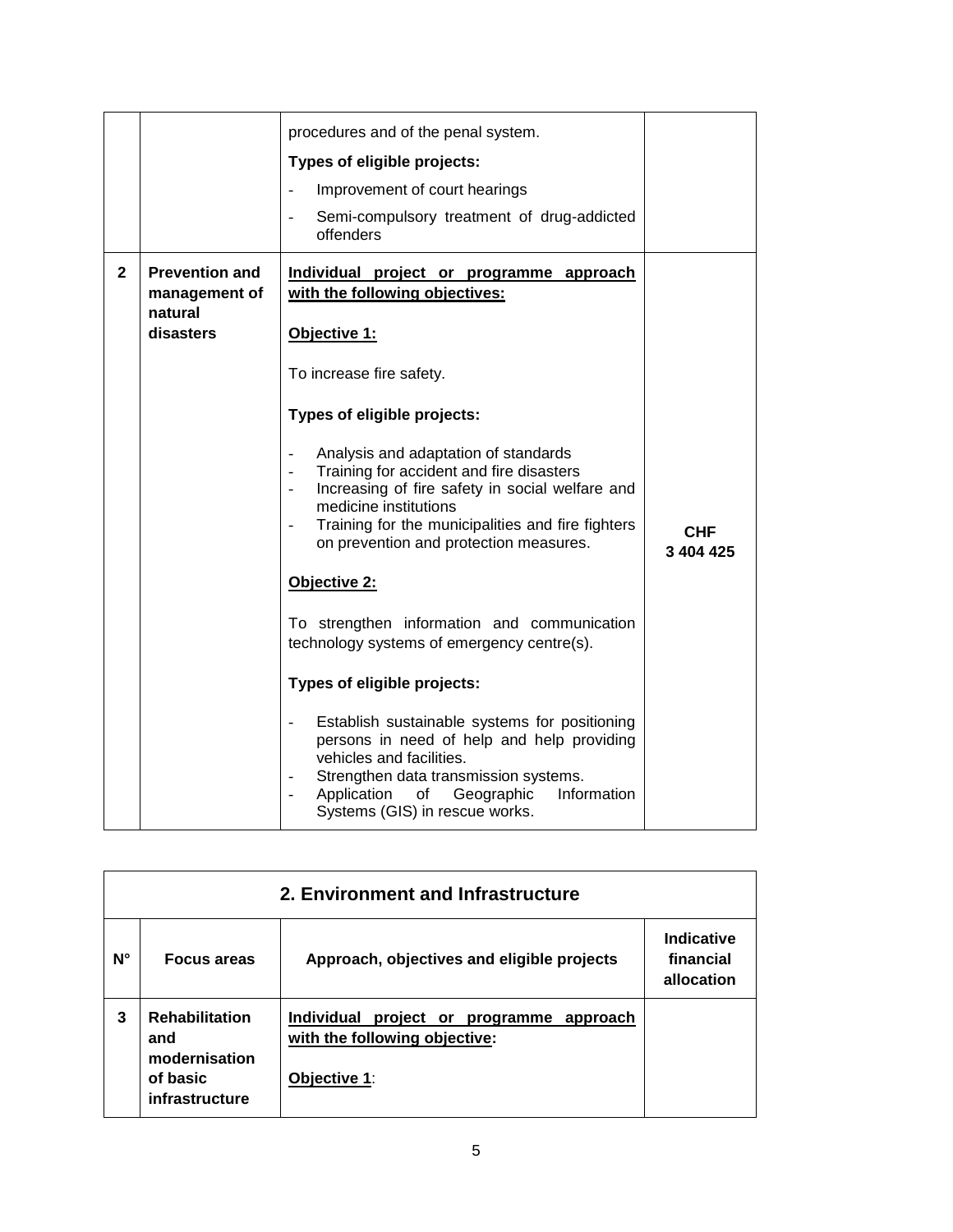| and<br>Improvement of<br>the environment | To enhance public environmental monitoring<br>capacities in order to reduce environmental<br>pollution, increase living standards and promote<br>sustainable economic development.                                               | <b>CHF</b><br>15 000 000 |
|------------------------------------------|----------------------------------------------------------------------------------------------------------------------------------------------------------------------------------------------------------------------------------|--------------------------|
|                                          | Types of eligible projects:                                                                                                                                                                                                      |                          |
|                                          | Programmes of a minimum value of CHF 5 million<br>each in the field of:                                                                                                                                                          |                          |
|                                          | - Upgrading of environmental monitoring system(-<br>s)                                                                                                                                                                           |                          |
|                                          | - Supply of up to date environmental measuring<br>equipment                                                                                                                                                                      |                          |
|                                          | - Conducting research                                                                                                                                                                                                            |                          |
|                                          |                                                                                                                                                                                                                                  |                          |
|                                          | Objective 2:                                                                                                                                                                                                                     |                          |
|                                          | To reduce greenhouse gases and other emissions<br>by increasing energy efficiency in public buildings<br>and development of new building standards.                                                                              |                          |
|                                          | Types of eligible projects:                                                                                                                                                                                                      |                          |
|                                          | Projects or programmes of a minimum value of<br>CHF 3 million each in the field of:                                                                                                                                              |                          |
|                                          | establishment of modern building standards,<br>$\blacksquare$<br>introduction of energy efficient construction<br>÷.<br>methods,<br>research and dissemination of knowledge and<br>$\overline{a}$<br>know-how,<br>energy audits. |                          |
|                                          | These soft measures should be complemented by<br>pilot or demonstration projects.                                                                                                                                                |                          |

| 3. Promotion of the Private Sector |                               |                                                              |                                       |
|------------------------------------|-------------------------------|--------------------------------------------------------------|---------------------------------------|
| N°                                 | <b>Focus areas</b>            | Approach, objectives and eligible projects                   | Indicative<br>financial<br>allocation |
|                                    | Improved<br>regulation of the | Individual project approach with the following<br>objective: |                                       |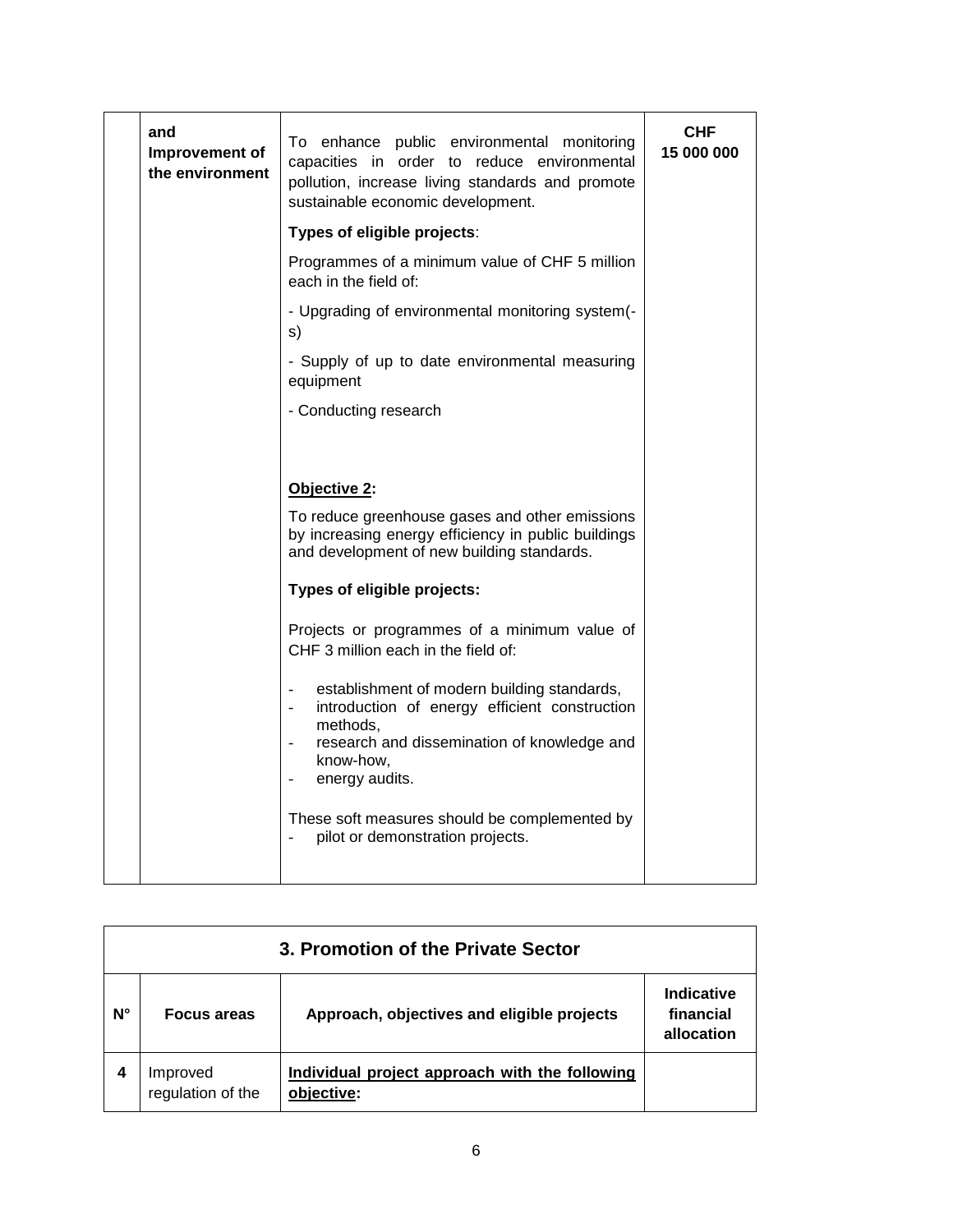| financial sector $1$ | To support the effective implementation and<br>enforcement of the Acquis Communautaire<br>targeted to Corporate Financial Reporting.<br>Types of eligible projects: | <b>CHF</b><br>1800000 |
|----------------------|---------------------------------------------------------------------------------------------------------------------------------------------------------------------|-----------------------|
|                      | Institutional and regulatory capacity building for<br>corporate sector financial reporting and auditing at<br>the national level                                    |                       |

|             | 4. Human and Social Development |                                                                                                                                                                                                                                                                                                                                                                                           |                                              |  |
|-------------|---------------------------------|-------------------------------------------------------------------------------------------------------------------------------------------------------------------------------------------------------------------------------------------------------------------------------------------------------------------------------------------------------------------------------------------|----------------------------------------------|--|
| $N^{\circ}$ | <b>Focus areas</b>              | Approach, objectives and eligible projects                                                                                                                                                                                                                                                                                                                                                | <b>Indicative</b><br>financial<br>allocation |  |
| 5           | Research and<br>development     | Objective 1:<br>To strengthen the scientific potential through<br>enhanced access to education and through<br>selective promotion and cooperation programmes<br>or projects.<br>Types of eligible projects:<br>Scholarships for advanced degree and post-<br>graduation programmes in Switzerland<br>(Scholarship Fund).<br>Bilateral training and research projects on<br>AFM microscopy | <b>CHF</b><br>2 2 2 3 3 3 7                  |  |
| 6           | <b>Health</b>                   | Individual project or programme approach<br>with three objectives:<br>Objective 1:<br>To modernize communication systems in the<br>health sector.<br>Types of eligible projects:                                                                                                                                                                                                          | CHF<br>7 264 341                             |  |

<sup>&</sup>lt;u>Les are a measure and the metained of the respective allocation shall be assigned to focus area N° 3.</u><br><sup>1</sup> If Focus area N° 4 is not retained, the respective allocation shall be assigned to focus area N° 3.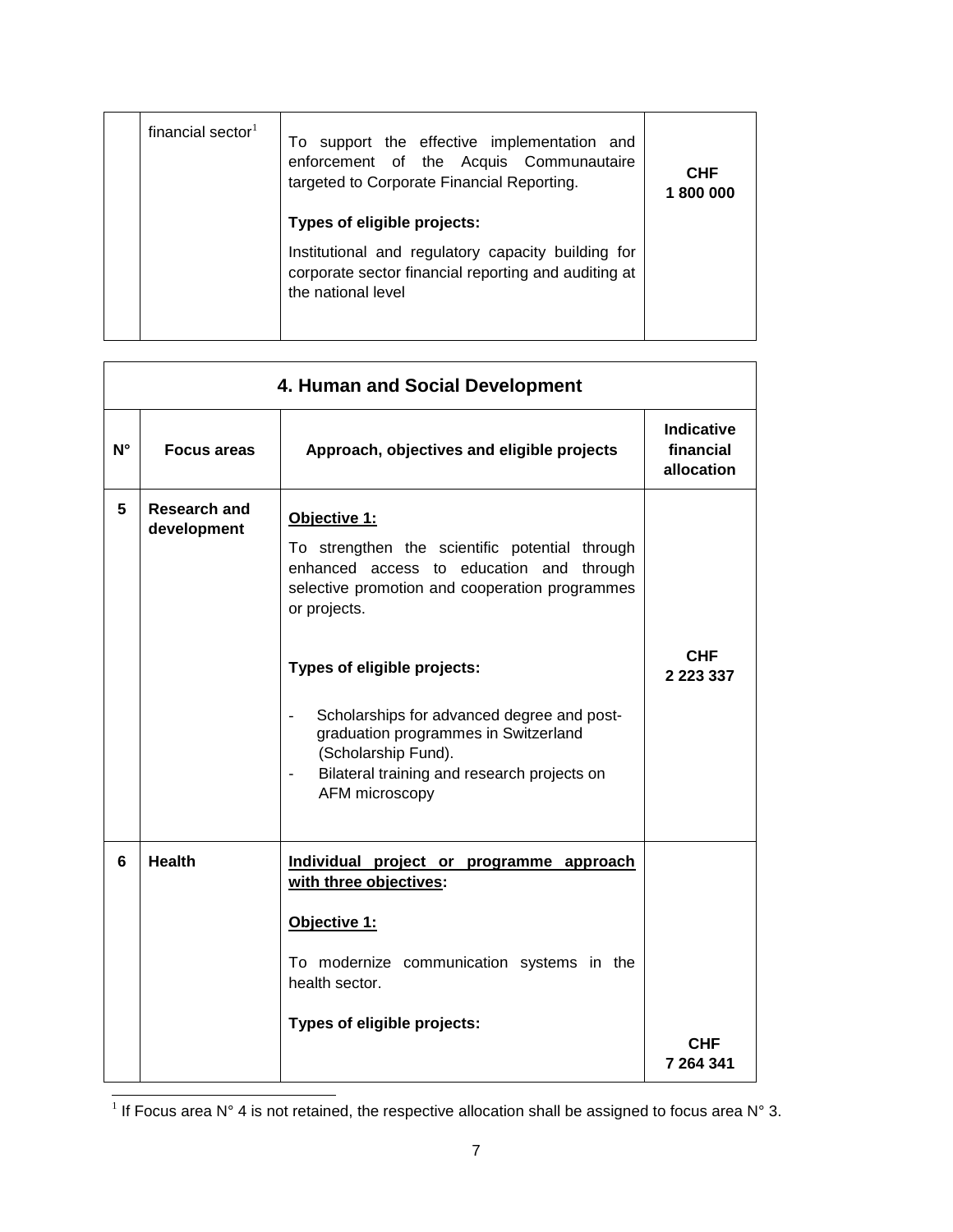|  | Radio communication to increase<br>$\overline{\phantom{a}}$<br>coordination for emergency response. |  |
|--|-----------------------------------------------------------------------------------------------------|--|
|  | Objective 2:                                                                                        |  |
|  | To create a healthy growth environment to<br>children with no parental care.                        |  |
|  | Types of eligible projects:                                                                         |  |
|  | Support to constructing buildings in the<br>framework of constructing orphanages.                   |  |
|  | Objective 3:                                                                                        |  |
|  | To enable active lifestyle for disabled children and<br>adults.                                     |  |
|  | Types of eligible projects:<br>- Automated gait orthosis therapy                                    |  |

| <b>5. Special Allocations</b>                 |                                                                                                                                                                                                                                                                                                                                              |                                       |
|-----------------------------------------------|----------------------------------------------------------------------------------------------------------------------------------------------------------------------------------------------------------------------------------------------------------------------------------------------------------------------------------------------|---------------------------------------|
| <b>Item</b>                                   | Content                                                                                                                                                                                                                                                                                                                                      | Indicative<br>financial<br>allocation |
| <b>NGO Block Grant</b>                        | <b>Programme</b><br>approach with<br>the following<br>objective:<br>To promote civil society's contribution to economic<br>and social cohesion as important actors of<br>development and participation.<br>Types of eligible projects:<br>Small projects addressing development of<br>÷,<br>services for local residents in creating healthy | <b>CHF</b><br>2 500 000               |
| <b>Project Preparation</b><br><b>Facility</b> | living environment.<br>Objective:<br>To support the preparation of final<br>project<br>proposals.                                                                                                                                                                                                                                            | CHF 91 271                            |
| <b>Swiss Programme</b><br><b>Management</b>   | administration of<br>Estonian-Swiss<br>the<br>Swiss<br>Cooperation Programme.                                                                                                                                                                                                                                                                | <b>CHF</b><br>2 000 000               |